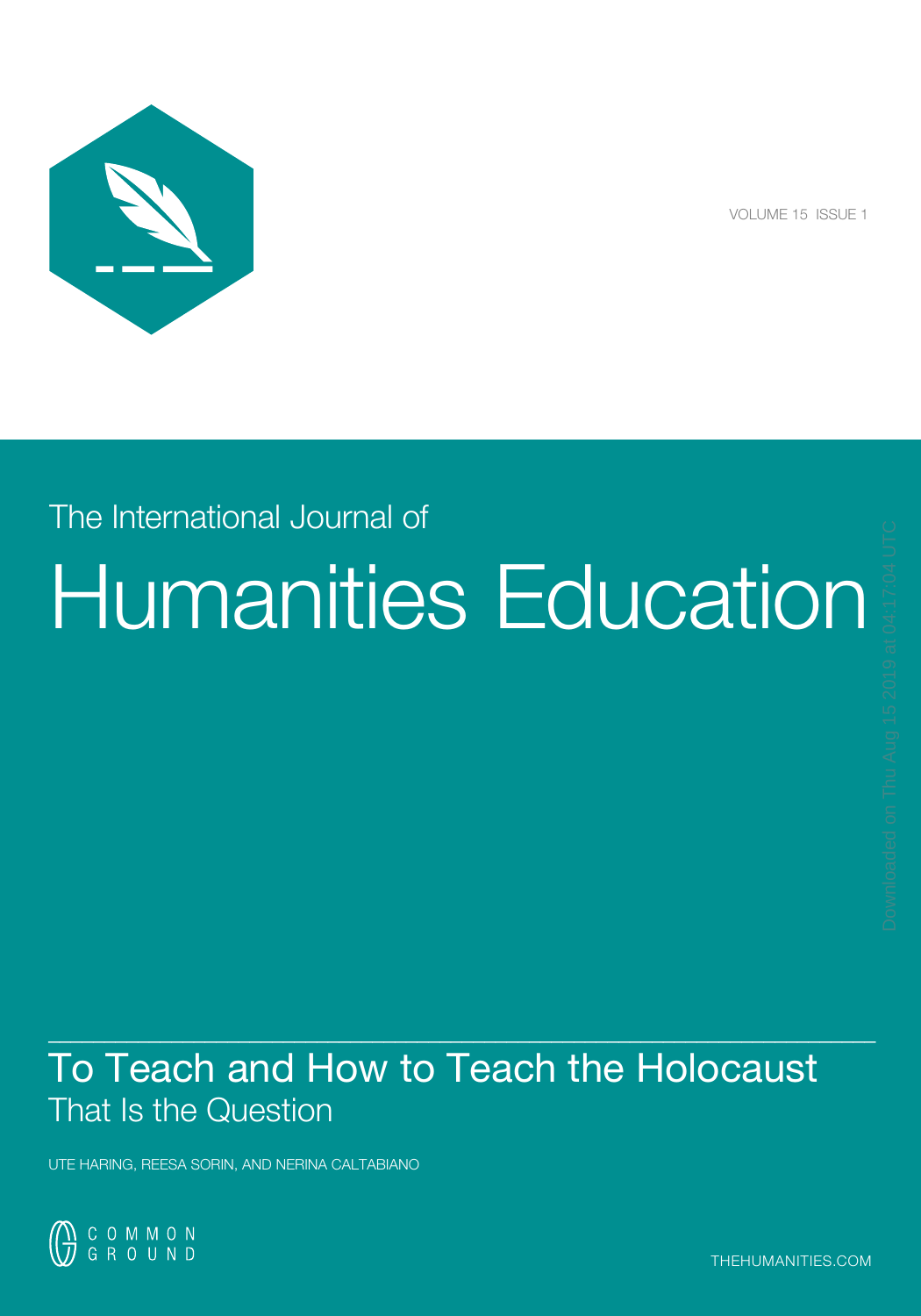#### **EDITOR**

Asunción López-Varela, Universidad Complutense de Madrid, Spain

**MANAGING EDITOR** 

Caitlyn D'Aunno, Common Ground Research Networks, USA

#### **ADVISORY BOARD**

Patrick Baert, Cambridge University, UK David Christian, San Diego State University, USA Joan Copjec, Brown University, USA Mick Dodson, Australian National University, Australia Oliver Feltham, American University of Paris, France Hafedh Halila, Institut Supérieur des Langues de Tunis, Tunisia Souad Halila, University of Tunis, Tunisia Ted Honderich, University College, UK Asunción López-Varela, Universidad Complutense de Madrid, Spain Eleni Karantzola, University of the Aegean, Greece Krishan Kumar, University of Virginia, USA Marion Ledwig, University of Nevada, USA Harry R. Lewis, Harvard University, USA Juliet Mitchell, Cambridge University, UK Tom Nairn, Durham University, UK Nikos Papastergiadis, The University of Melbourne, Australia Fiona Peterson, RMIT University, Australia Scott Schaffer, University of Western Ontario, Canada Jeffrey T. Schnapp, Stanford University, USA Gayatri Chakravorty Spivak, Columbia University, USA Cheryl A. Wells, University of Wyoming, USA Zhang Zhiqiang, Nanjing University, People's Republic of China

#### **REVIEWERS**

Articles published in *The International Journal of Humanities Education* are peer reviewed by scholars who are active participants of the New Directions in the Humanities Research Network or a thematically related Research Network. Reviewers are acknowledged in the corresponding volume of the journal. For a full list of past and current Reviewers, please visit www.thehumanities.com/journals/editors.

#### **ARTICLE SUBMISSION**

*The International Journal of Humanities Education*  publishes quarterly (March, June, September, December). To find out more about the submission process, please visit www.thehumanities.com/journals/call-for-papers.

#### **ABSTRACTING AND INDEXING**

For a full list of databases in which this journal is indexed, please visit www.thehumanities.com/journals/collection.

#### **RESEARCH NETWORK MEMBERSHIP**

Authors in *The International Journal of Humanities Education*  are members of the New Directions in the Humanities Research Network or a thematically related Research Network. Members receive access to journal content. To find out more, please visit www.thehumanities.com/about/become-a-member.

#### **SUBSCRIPTIONS**

*The International Journal of Humanities Education* is available in electronic and print formats. Subscribe to gain access to content from the current year and the entire backlist. Contact us at support@cgnetworks.org.

#### **ORDERING**

Single articles and issues are available from the journal bookstore at www*.*ijhe.cgpublisher.com.

#### **HYBRID OPEN ACCESS**

*The International Journal of Humanities Education*  is Hybrid Open Access, meaning authors can choose to make their articles open access. This allows their work to reach an even wider audience, broadening the dissemination of their research. To find out more, please visit www.thehumanities.com/journals/hybrid-open-access.

#### **DISCLAIMER**

The authors, editors, and publisher will not accept any legal responsibility for any errors or omissions that may have been made in this publication. The publisher makes no warranty, express or implied, with respect to the material contained herein.

#### **THE INTERNATIONAL JOURNAL OF HUMANITIES EDUCATION**

http://thehumanities.com ISSN: 2327-0063 (Print) ISSN: 2327-2457 (Online) http://doi.org/10.18848/2327-0063/CGP (Journal)

First published by Common Ground Research Networks in 2017 University of Illinois Research Park 2001 South First Street, Suite 202 [Champaign, IL 61820 USA](http://doi.org/10.18848/2327-0063/CGP)  Ph: +1-217-328-0405 http://cgnetworks.org

*The International Journal of Humanities Education* is a peer-reviewed, scholarly journal.

#### **COPYRIGHT**

© 2017 (individual papers), the author(s) © 2017 (selection and editorial matter), Common Ground Research Networks



#### Some Rights Reserved.

Public Licensed Material: Available under the terms and conditions of the Creative Commons Attribution-NonCommercial-NoDerivatives 4.0 International Public License (CC BY-NC-ND 4.0). The use of this material is permitted for non-commercial use provided the creator(s) and publisher receive attribution. No derivatives of this version are [permitted. Official terms o](mailto:support@cgnetworks.org)f this public license apply as indicated here: https://creativecommons.org/licenses/by-nc-nd/4.0/legalcode



Common Ground Research Networks, a member of Crossref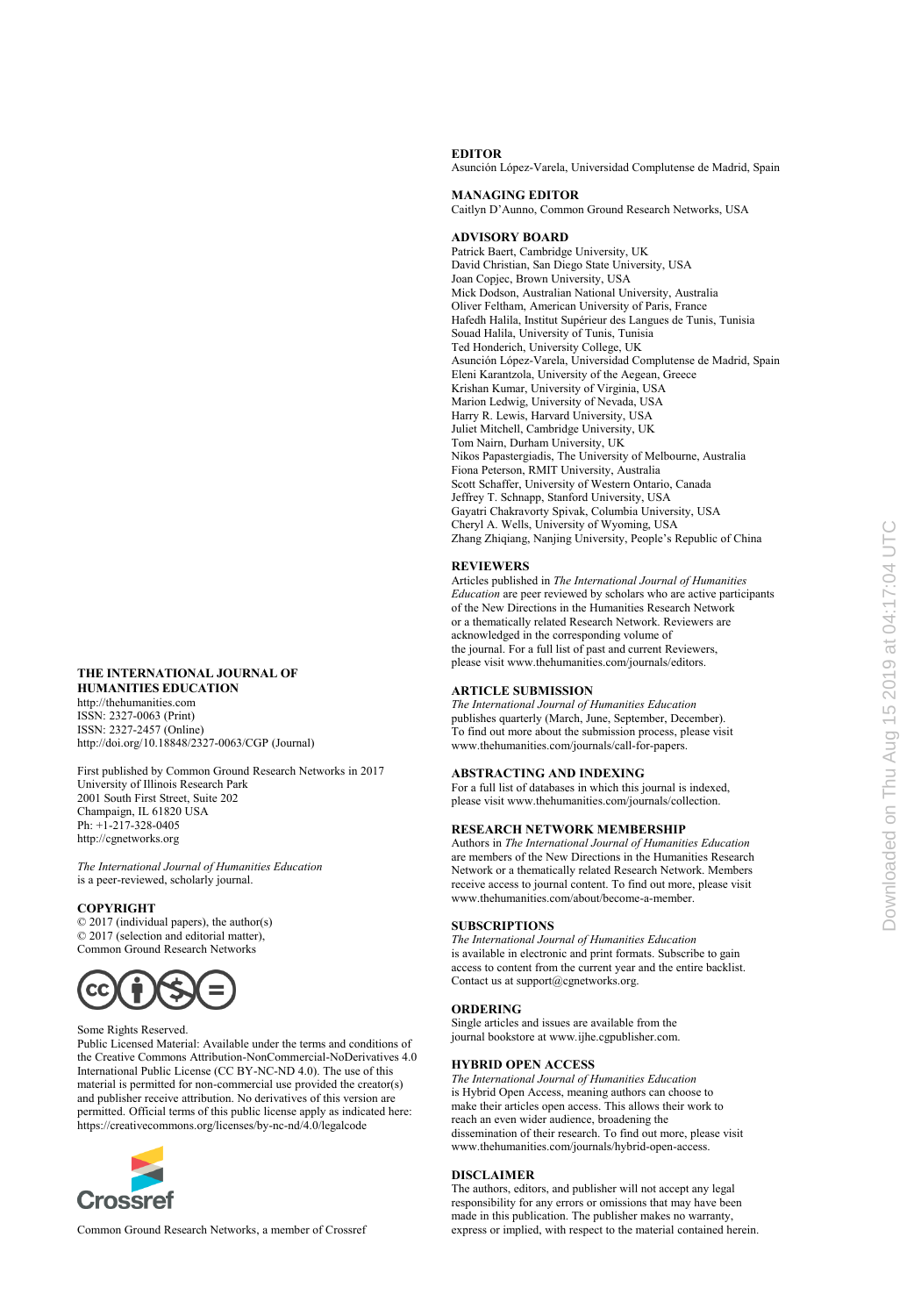Ute Haring, James Cook University, Australia Reesa Sorin, James Cook University, Australia Nerina Caltabiano, James Cook University, Australia

*Abstract: Although facts about the Holocaust are generally known, many adults find it difficult to convey this information to children, as it is often considered too disturbing for them. Teachers, in particular, need alternate ways to introduce students to the Holocaust and other disasters. Based on a document study of children's drawings from the Terezin concentration camp and research about the Holocaust and pedagogy for presenting difficult issues to children, this article presents a strategy for teachers to introduce the Holocaust to students in grades 6–10. We begin with a discussion about how to introduce sensitive historical material, such as the Holocaust, to young children. Current teaching models about the Holocaust are based on factual texts or fictional writings. This is followed by a poem, developed from Haring's research, introducing the Holocaust while conferring facts about the life of a fictitious child in the Terezin concentration camp. Teacher notes elaborate on how to implement this poem in class. We found that art, such as poetry, can be utilized*  to teach children about sensitive issues like the disaster of the Holocaust. Furthermore, this poem is written from the *perspective of a child interned in Terezin, who may or may not have survived.* 

*Keywords: Teaching the Holocaust, Terezin Concentration Camp, Sensitive Historic Issues* 

## **Introduction**

**The disaster of the Holocaust, which occurred between 1939 and 1945 in Europe, has been** documented from many different perspectives and is remembered yearly in various countries as a mark of respect to the Jewish people (Kane 2010). An ongoing debate has The disaster of the Holocaust, which occurred between 1939 and 1945 in Europe, has been documented from many different perspectives and is remembered yearly in various countries as a mark of respect to the Jewish people (K especially how to present this information in a child-appropriate way (Short 2003). According to Fuhrmann et al., "teachers have to walk a fine line of incorporating information" when teaching about disasters (2008, 112) to avoid disturbing sensitive students or implementing "shock tactics" by relying solely on facts (Salmons 2003, 139). Equally questionable is the teaching of this topic through fictional literature not based on facts to make the horror more "palatable" for children. This, however, could detract from their understanding the seriousness of the suffering and murder of six million Jewish people (Rutland 2010; Stargardt 1998). As Epstein et al. report, whichever way this topic is viewed, "teachers find the Holocaust a challenging subject to deal with in the classroom" (2013, 107).

Blatter and Milton reported how helpless adults feel about the Holocaust "being an evil beyond imagining…that [makes] sensitive human beings…wrestle endlessly with the torment of the unanswerable" (1981, 10). As teachers, we must be even more sensitive when introducing this, and other disasters, to children.

The role of "emotional learning" must be considered in this context, as studies have shown that children remember how they felt when taught about disasters (Rutland 2010, 87). According to Rutland: "One image burnt into their mind can resonate indefinitely" (Cohen, as cited in Rutland 2010, 87), thereby causing lifelong trauma (Epstein et al. 2013).

In most Western countries, curriculum requires teachers to teach the Holocaust. This paper discusses an arts-based strategy: to teach the Holocaust through a poem. The poem is based on text and drawings from Haring's research into the lives of the children of Terezin. It includes snapshots of the life of a young Jewish girl in the years from 1941 to 1945, showing her struggle with the conditions of her situation.

COMMON<br>GROUND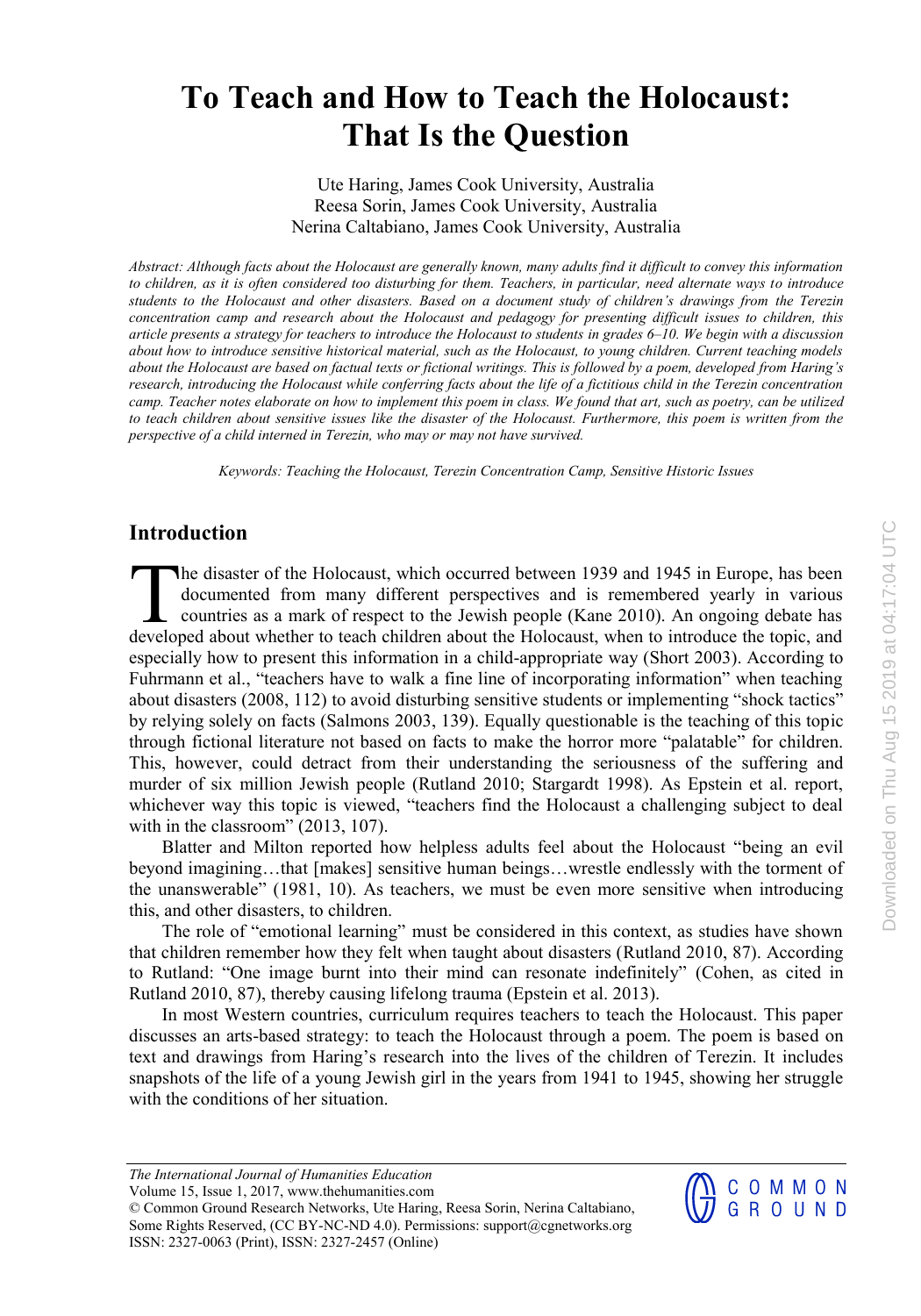#### **THE INTERNATIONAL JOURNAL OF HUMANITIES EDUCATION**

It is argued that art, such as poetry, can be utilized to teach children about sensitive issues like the disaster of the Holocaust (Wilson and Kahn 2008). Basic facts have been incorporated into the poem to provide an authentic impression to school children of a similar age as the protagonist. The narrator of the poem is an eleven-year-old child who writes from her perspective as a concentration camp prisoner. It is never made clear whether she survived. Students are carefully led into this time of historical significance by developing ethical considerations and activating empathic responses.

## **Presenting Difficult Issues**

Considering the complexity of this historic disaster and the impact it might have on sensitive young children (Epstein et al. 2013; Wilson and Kahn 2008), teaching the Holocaust is problematic for teachers at all levels. Mandated curricula require the teaching of Disaster Education and social and historic events such as the Holocaust. Teachers are required to find a balance between presenting the accurate but horrific facts and "watered down" accounts that almost fictionalize these events (Fuhrmann et al. 2008). With increases in natural and humanmade disasters in recent years, children are confronted almost daily with visual material on television and other media, impressing on their minds the fear of living in an unstable world (Wooding and Raphael 2004). Equally, Boon and Pagliano (2014) have pointed out that, when disasters happen, children are the most vulnerable. Their need for stability in their daily lives is shattered by disaster (Fuhrmann et al. 2008), and the "fear of the unknown" is the strongest emotion a child can ever experience (Sorin 2003, 121). Being shocked by visual material or feeling deep empathy with the victims of a disaster can produce lasting trauma in a sensitive child (Cohen, as cited in Rutland 2010).

Fuhrmann et al. advocate for disaster preparedness, citing that we have to "educate, but not to scare children" about disasters (2008, 113). They state that the quality of the lessons taught depends on the teachers: how they integrate the information into various subjects, what they consider age-appropriate, and how sensitively they deliver the material.

However, research has shown that a child's response to disaster "is a complex interplay of pre-existing vulnerability, differing stressors, and differing impact" (Wooding and Raphael 2004, 10). Therefore, disaster teaching relies heavily on teachers' intuitive and professional knowledge of the children in their care so they may avoid traumatization.

Overall, researchers have found that teachers need to teach about human-made and natural disasters due to such global issues as terrorism, wars, and climate change. As such, teachers require accurate information about particular disasters. Furthermore, they need to be acutely aware of the intellectual and emotional levels of their students, as there will be differential responses to the information presented (Wooding and Raphael 2004). In fact, knowledge and realistic fear about disasters can strengthen resilience in children (Dufty 2014; Sorin 2003).

## **Why Teach the Holocaust?**

Over the years, several pertinent questions relating to the teaching of the Holocaust have been asked. For example,

- Why teach the Holocaust when it is "emotionally confronting for both our students and ourselves" (Keith 2013, 57)?
- Why share this extremely "painful history" of the Jewish people with young children (Kane 2010, 114)?
- Why is teaching the Holocaust "explicitly mentioned" in the curriculum (Lander 2013, 10; Salmons 2003, 139)?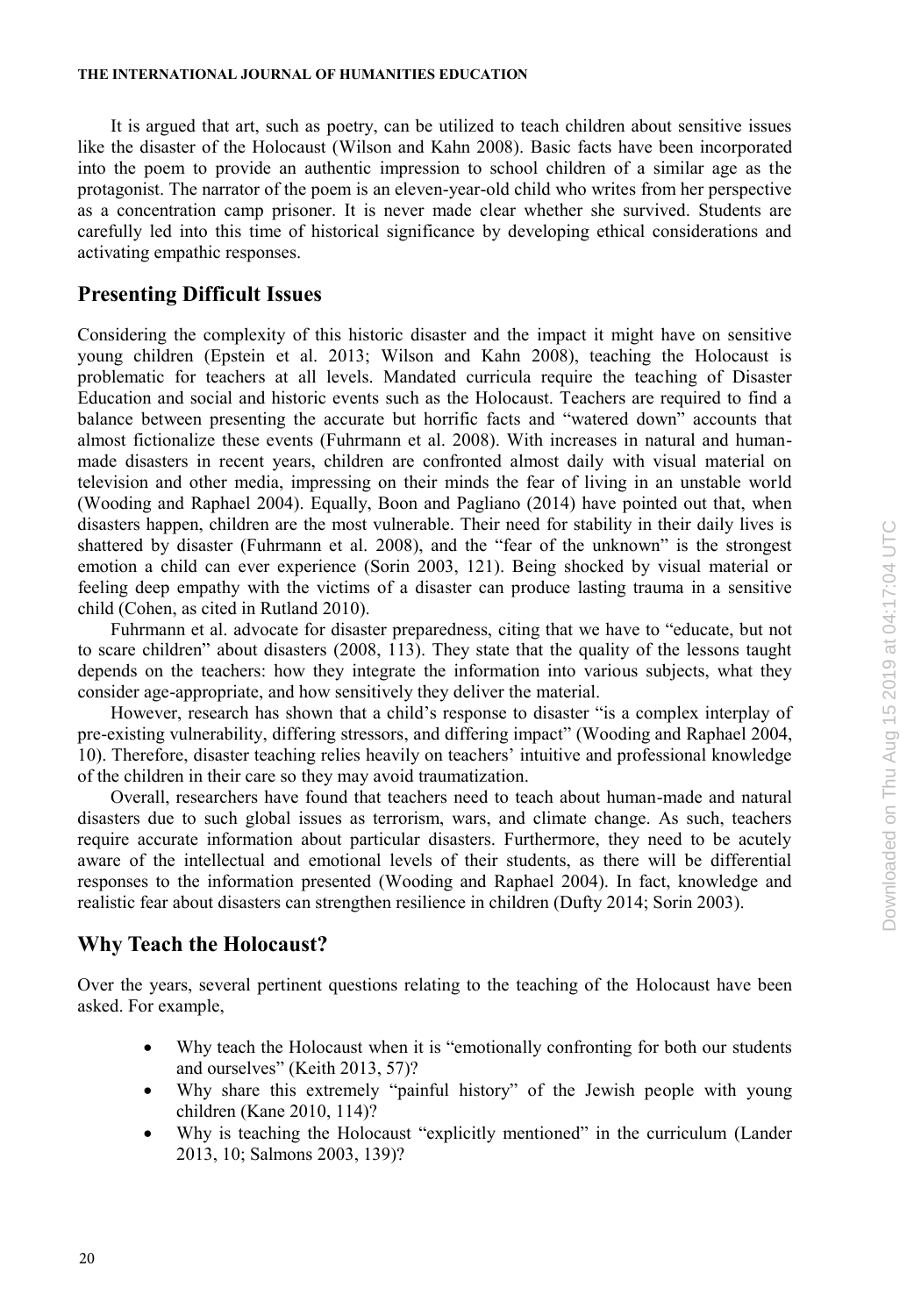- Why teach the Holocaust when this involves complex ethical and personal choices for teachers, when we are "looking at humanity in extremis:" a problematic issue that "theologians, philosophers and artists have…wrestled with [because] of the moral, social and spiritual implications" (Lander 2013, 10)?
- How can teachers "jam" this multidimensional subject into a few hours of teaching history or other subjects like ethics, religion, citizenship, or English (Keith 2013)?

This document study provides compelling arguments as to why teachers should teach the Holocaust. Although there are varying opinions about when or how to teach the Holocaust, authors are in agreement that this is a necessity, as we live "in a world in which genocide has become rather commonplace" (Keith 2013, 57). The "genocide" (a term coined by Lemkin in 1944, as cited in Lander 2013, 10) of six million Jews is an example of humankind in an extreme situation (Ibid). It is hoped that, by teaching this, students will understand why "racism, stereotyping and discrimination" can result in mass murder (Short 2003, 120; Wilson and Kahn 2008).

Lander wants students, when taught about the Holocaust, to become aware of the "capacity for violence and compassion" in every human being (2013, 12). It is envisioned that the important "moral, social, and spiritual" values taught (10) will lead students to gain insights and make informed choices when confronted with injustice in our modern world (Salmons 2003). According to Rutland, Holocaust education "can provide an important educational framework to promote…positive interfaith and interethnic relations," given that teachers are aware of suitable Holocaust teaching material and the emotional needs and reactions of their students (2010, 75). It is not only a moral obligation to remember and teach the Holocaust, but also a tribute to the oneand-a-half million children (similar in age to the students being taught) who lost their lives in this historic genocide.

## **When to Teach the Holocaust**

Researchers have found no agreement on when or how to introduce the Holocaust. Ziv, Golden, and Goldberg note that "there are no clear-cut answers" (2015, 521). Kane responds to the question of when to teach the Holocaust by saying, "It is hard to know what is age-appropriate. Some things are difficult to know and tell at any age" (2010, 115).

The Israeli Ministry for Education (2014) has designed a new curriculum to teach the Holocaust from kindergarten on, in connection with the Holocaust Remembrance Day (Ziv, Golden, and Goldberg 2015). However, researchers have questioned the introduction of this material at such an early age, as children might develop anxieties when confronted with facts about the Holocaust. It is debated whether children in the early years of school are cognitively ready to understand what is being taught; they might become stressed and wonder if it could happen again (Kane, 2010). Ziv, Golden, and Goldberg then question whether a "purposeful creation of trauma, albeit in a protected environment, may be necessary for effective cultural learning" (2015, 525). However, this means reliving memory and passing on group trauma (Epstein et al. 2013).

Epstein et al. (2013) question whether it is appropriate, even in primary school, to teach the Holocaust. They cite Short (2003), who states that any children under the age of twelve, after hearing about the Holocaust, would be traumatized by the accounts of genocide. Others think that teaching disasters to primary students might achieve better understanding, producing empathy and moral learning (Wilson and Kahn 2008). Young children's trauma could be worse than any insights gained from exposure to the topic, making it difficult for teachers to cope with distressed children. Teachers should consider Newman's warning about trauma in childhood (as cited in Kezelman and Stavropoulos 2012) affecting the developing brain, causing psychological problems and susceptibility to stress, and that can influence mental health in later life.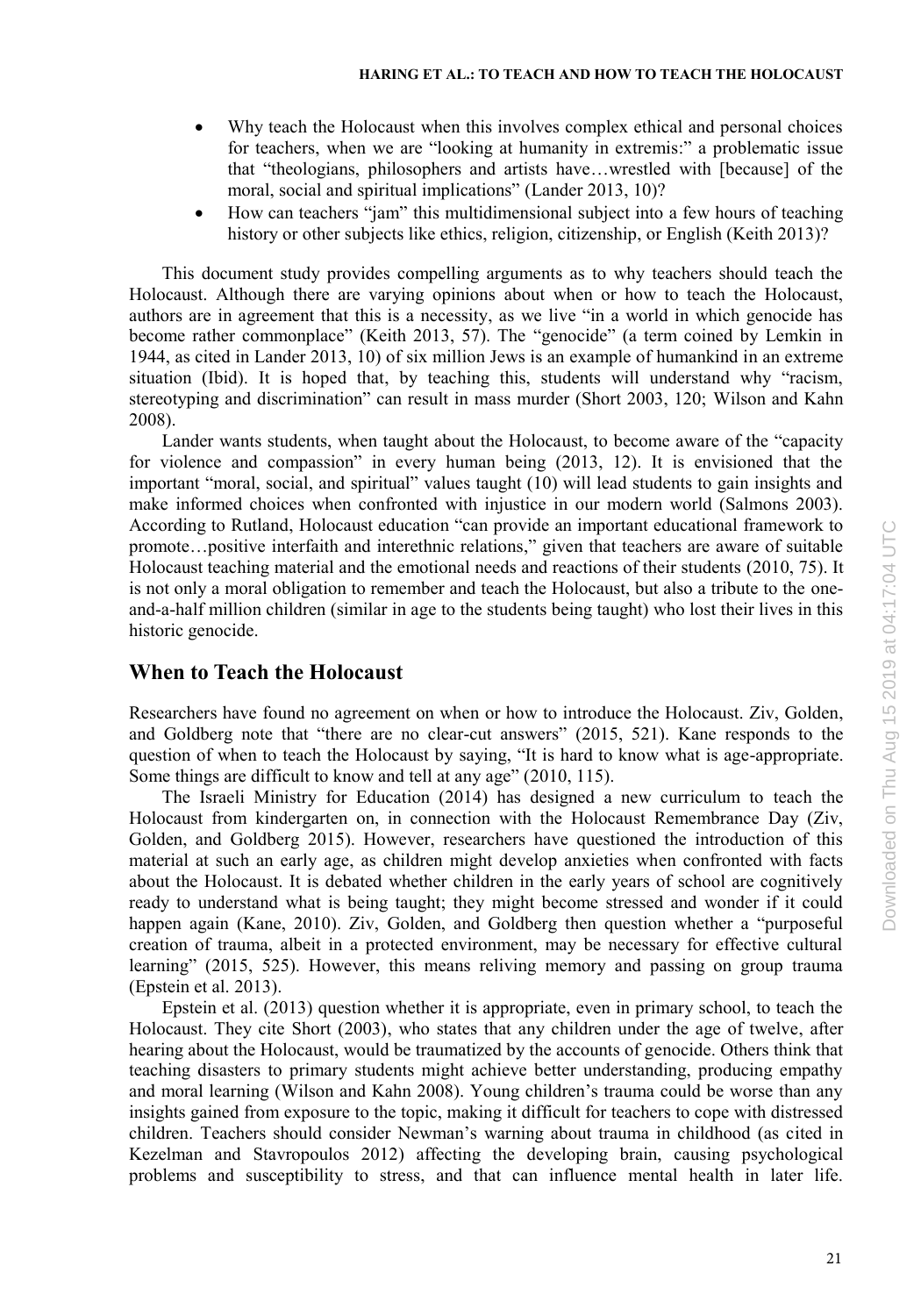#### **THE INTERNATIONAL JOURNAL OF HUMANITIES EDUCATION**

Furthermore, research has not shown evidence that children who have been informed of the atrocities of the Holocaust display more empathy to others than those who have not been taught about it (Ziv, Golden, and Goldberg 2015).

Short suggests that, rather than teaching moral values using the example of the Holocaust, it is necessary in Western countries to first instruct children about "Jewish culture and identity and the Jewish roots of Christianity" in order for them to understand the complexity of the issue (2003, 128). Koestler (as cited in Salmons 2003) wants to impress on the general population that "it is their duty to know and to be haunted by [their] knowledge" (148); therefore, students within the English school system need to know about the Holocaust before age fourteen in order to remember the reasons and brutality of the Jewish genocide.

In the Australian Curriculum, the Holocaust is presented in grades 9 and 10 as part of history studies. For Lander, this seems to be an age where the genocide of the Jewish people can be studied in its full "complexity and diversity of the human experience" (2013, 10).

Whatever way a country's curriculum demands, the teaching of the Holocaust in primary or secondary school needs to be carefully prepared (Epstein et al. 2013; Ziv, Golden, and Goldberg 2015). The unspoken expectation is that teachers teach to "the heart as well as to the mind" (Sorin 2004, 1).

## **How to Teach the Holocaust**

As stated above, the Holocaust seems to be best taught in middle school, between grades 6 and 10, when according to Kohlberg and Hersch (1977), moral reasoning progresses with cognitive development in adolescence. The topic, however, poses a challenge for many teachers, as they are often misinformed about its historical, ethical, and cultural complexity (Keith 2013) and must face their own emotional reactions. Lecomte, as quoted by Epstein et al. (2013), states that "teachers often lack in-depth knowledge" (Epstein et al. 2013, 105) and might resort to textbook use as a "safe fall back" option (Keith 2013, 57). To avoid overwhelming emotional involvement for themselves and their students, teachers might employ fictional writings (Epstein et al. 2013) and disregard factual material. However, researchers warn of "oversimplification" of a multifaceted historical event (Salmons 2003, 147). They ask that children's literature be truthful and present accurate, historical facts.

Totten (2000, as cited in Epstein et al. 2013) reports that teachers have discussed with their classes, for example, short passages from *The Diary of Anne Frank* (Frank 1954) or from *I Have Not Seen A Butterfly Around Here*, a collection of poems written by children in Terezin during the Holocaust years (Frankova and Povolna 2011). These are usually accompanied by fictional videos, posters, and excerpts from survivor reports. Danks encourages teachers to use survivor literature like Elie Wiesel's story and poem *Night* which, according to Danks, "presents at least four journeys, a geographical one, a historical one, Wiesel's relationship with his father, and Wiesel's own journey with his personal faith" (1996, 101–02). Teachers tend to assume that students will identify with the victims and empathize with their plight (Epstein et al. 2013).

Finding appropriate teaching material can be a problem, as a thoughtful search depends on teachers' assessment of their students' intellectual and emotional levels. Various Holocaust teaching material can be obtained from "Resources for Educators—United States Holocaust Memorial Museum," "Teacher Resources—Centre for Holocaust Education," and from "Teacher Resources—Sydney Jewish Museum." However, as Keith declares, these might require between two and twenty hours to complete. He proposes that busy teachers use short biographical cards, developed by the United States Holocaust Memorial (USHMM), which in one lesson give students an impression of the diverse fates of different Jewish people at various times during this historical era (Keith 2013). This would be in agreement with Salmons' position (2003), which urges teachers not to forget that each of the six million Jewish people was more than a number; each had a unique story. An excellent compilation of suitable teaching material, including web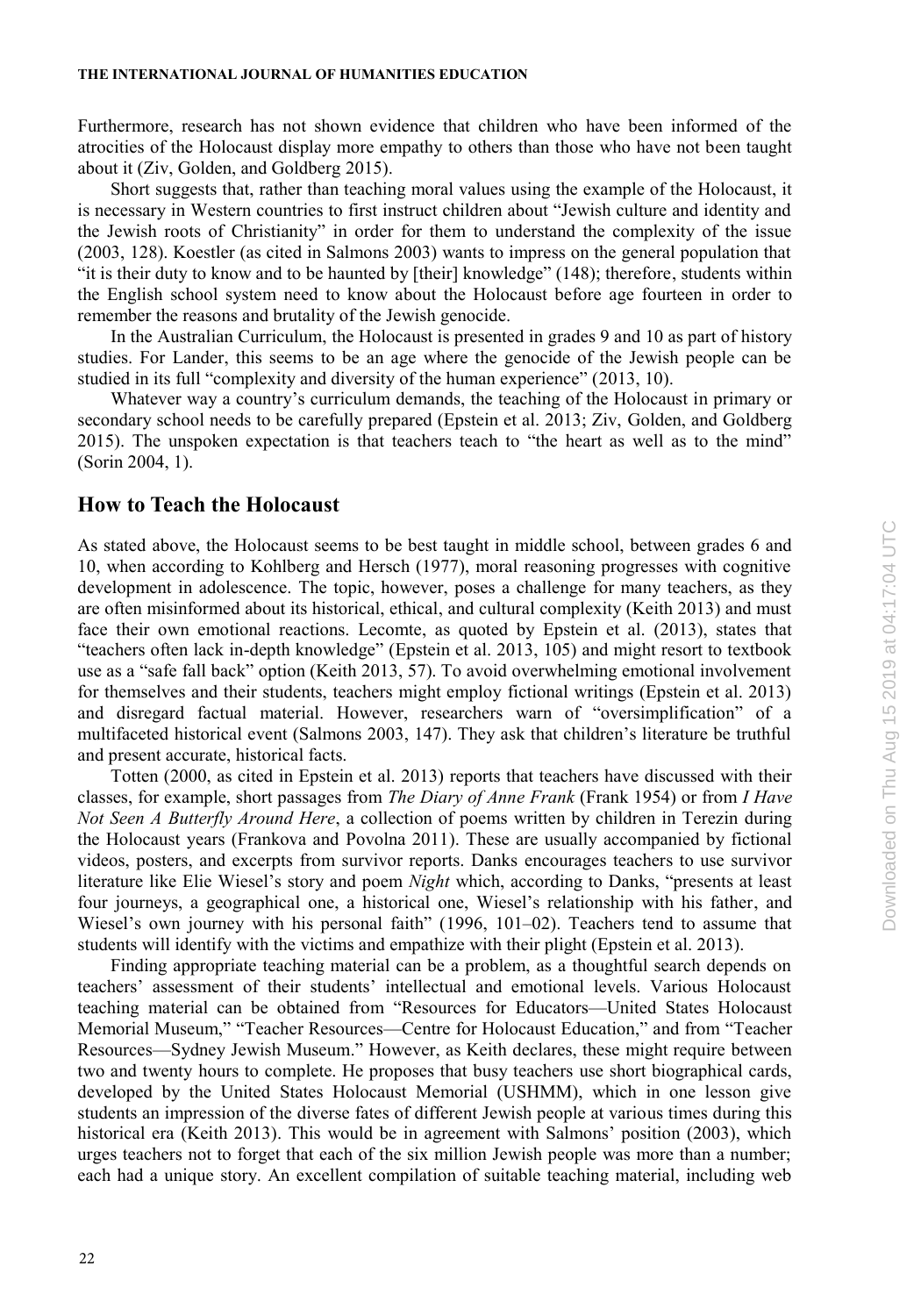links, can be found in the article by Wilson and Kahn (2008) on the use of poetry when teaching about the Holocaust in middle school.

It is suggested that, prior to teaching the Holocaust in modern multicultural societies, teachers acknowledge that there may be students in their classes who might have come from different ethnic and cultural backgrounds and could also have experienced horrific events in the past (Salmons 2003). Provision could be made within the school system for the guidance officer to be prepared to offer counselling support for affected students.

Franklin (2011) calls for literature to set "an imaginative access to past events, together with new and different ways of understanding them that are unavailable to strictly factual forms of writing" (as cited in Epstein at al. 2013, 107). This statement is in agreement with Zak's research (2013), which explains that stories, when personal and emotional, are better remembered than mere facts, because they involve more parts of the brain. The following poem, developed out of Haring's research into the background of the Terezin children's drawings, engages students' imagination to empathize, as the "act of imagination…is an act of empathy" (Franklin, as cited in Epstein et al. 2013, 107).

## **Suggestions for Teaching the Holocaust in Grades 6–10**

The above review suggests the need for additional, imaginative ways to teach the Holocaust to students. As a prototype, Haring created a poem based on Holocaust facts to show the life of a fictitious girl growing up in the Terezin ghetto from 1941 to 1945. The poem was based on "Looking Jewish," an article by Richardson (2003, 815). Richardson discusses her own "life experiences and strategies…[as a] bi-racial/ethnic/cultural/sexual person." In Jewish law, a child born to a Jewish mother is considered Jewish, but children born to a Jewish father are only considered Jewish if the mother is also Jewish (Janowski 2016). Richardson, however, states that although she has a Jewish mother, people do not recognize her as Jewish, and her "looks and identity do not map onto a sociological category" (2003, 815). In this poem, similar problems are faced by Hannah, an eleven-year-old, half-Jewish child.

When teaching the poem, teachers could start by having children read the poem quietly, then one reading aloud, followed by discussions. Further on, different verses could be read in a chorus with several students. Children and teachers might then write their own verses or draw their impressions.

In each verse, students are given snapshots of Hannah's life.

"Terezin Reflections"

Do I look Christian or rather Atheist? Was there Jewishness in my gene? Would someone have put my name on a list To be sent—a tiny wheel in a machine— To Terezin?

Forced into the "Schleuse" trembling I stand In a sea of confused, constrained people, Lonely clutching my suitcase in hand... Through the gate I can glimpse the steeple Of Terezin.

"The Kristalnacht made people run wild." My Jewish mother said: "Let's go away." My headstrong father countered mild: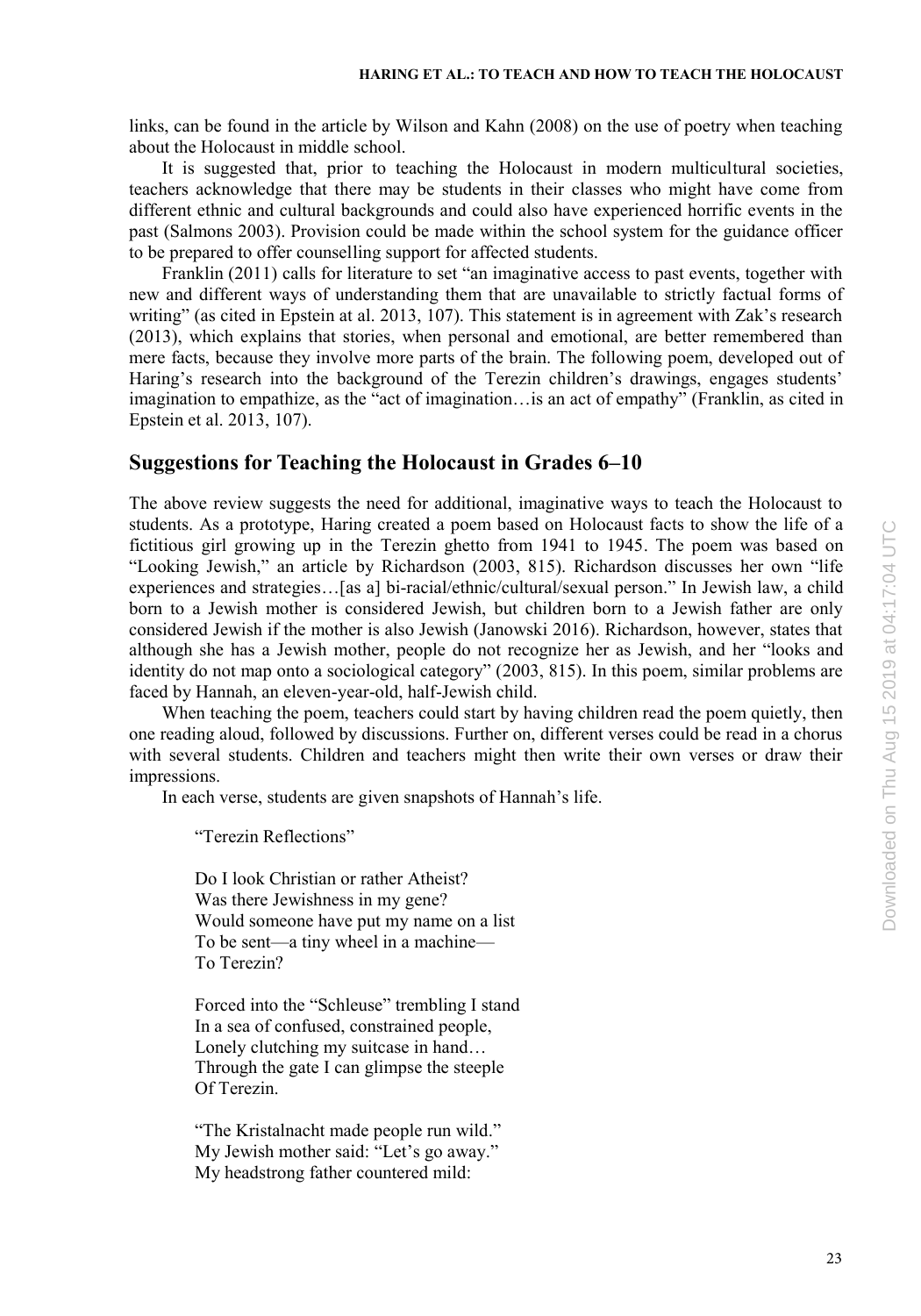"We are German. We can stay… Around Terezin"

In school one day I was taunted! "You don't look like a Jew!" This cruel memory has haunted My dark nights too In Terezin.

I proudly recited the holy "Shabbat" blessing And pleaded for the secret to stay, But propaganda made them transgressing: That night they took my mother away Outside Terezin

There is hunger, disease, starvation living here. The hearse today did not bring any bread Watched by the Exhausted with fear, But took away dead bodies instead Behind Terezin.

My diary does not answer the questions asked! Which culture made me a target of hate? Whatever happened in our religious past? What will be my fate At Terezin?

Your name is "Hannah" my 'friends' said. You are blue-eyed, tall, blond and of Aryan race-You are not Jewish. "How can I forget?" Would I be called 'Christian' in a different place Than Terezin?

At night the spider of sadness spins In the darkness of the ghetto wall Then the soft voice of my mother wins Over the darkest thoughts of all About Terezin.

On Tuesdays and Thursdays only, Friedl calls For us to paint free— Opening up the walls For imagination to see Beyond Terezin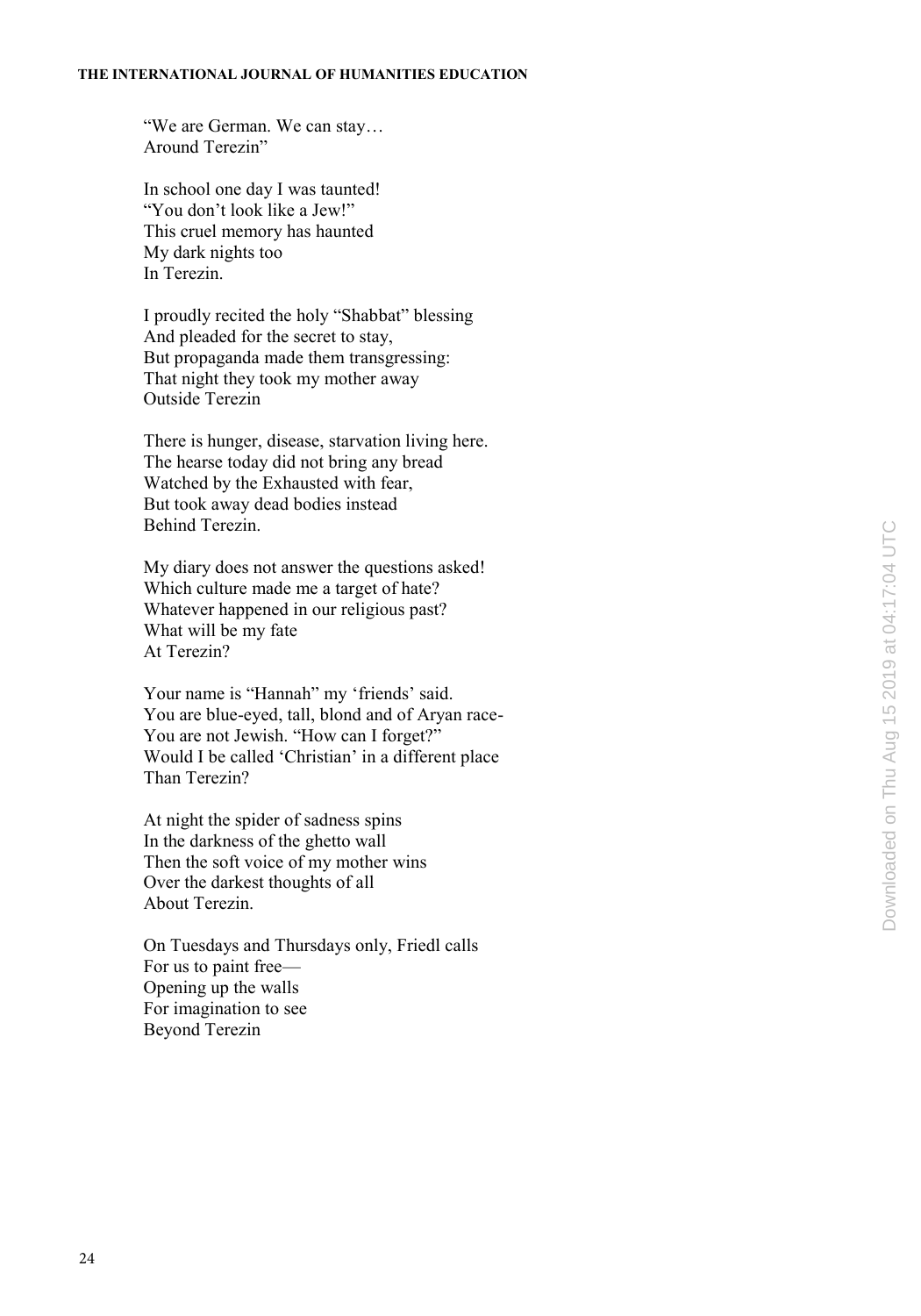The train's rhythmic rattle deadens my fear As my heart clings to life, I pray People in striped pyjamas, so many are here Is "Sho-ah" whirling us away From Terezin? (Haring 2015)

This poem incorporates repetition and rhyme. For example, the first line of the poem contains seven words. The last line repeats a refrain with different prepositions, showing that Terezin is the focus. Terezin was considered the "showcase" of ghettos; a "model prison" especially "beautified" by the SS (Yad Vashem) for visits of the Red Cross (Stargardt 1998; Brush 2004).

Additionally, the poem is written in rhyme to make it easier to remember. "Musical elements [rhythm and regularity] help to make the poem more memorable. …Since poems were traditionally spoken; a poem had to 'stick' in the mind." (Moustaki 2001, 88). The rhyme follows the pattern of AB AB C in each verse.

Meter, which is similar to our heartbeat, is a feature of this poem. It is often used in nursery rhymes and songs (Moustaki 2001). In poetry meter refers to a repeated pattern (Hamilton and Livingston 1983). Further, the poem contains examples of alliteration—"the train's rhythmic rattle"—metaphor—"the spider of darkness"—relating to being caught in a net of depression.

Flashbacks, such as "Forced into the 'Schleuse' trembling I stand," give impressions of life in Terezin. They speak of relocation away from home to a place of liminality; security and stability are lost. Hannah, thinking about her fate, intuitively feels threatened: "lonely clutching my suitcase in hand". This refers to a child's suitcase found in Terezin bearing the name "Hana" (Levine 2003).

The "Schleuse" is "the sluice," where people are sorted into old and young; unable to work or healthy and strong; capable of toiling in the fields or working in factories. German Jews had felt secure because of their German nationality; however, they were deceived, told that they were traveling to a holiday resort. Instead, Terezin was a waiting station towards the gas chambers of Auschwitz. Living conditions were appalling ("There is hunger, disease, starvation living here"), and thousands of people died of diphtheria. This would have been a further trauma for a young child.

One of the major themes of the poem is identity. In the first verse, Hannah questions her identity. One important point deals with being of Jewish descent, which brought individual people to the mass genocide of the Holocaust. To make students aware of stereotyping, teachers could use these questions—such as "What does being Jewish look like?"—as a starting point for a discussion. This could lead to students questioning their own genetic makeup; whether it could have contained "Jewishness" ("Was there Jewishness in my gene?"); and if, therefore, they would have been eliminated in the Holocaust. In fact, the genocide of the Jewish people was run like a machine, indifferent to individual people and their age, nationality, or profession.

Another theme is the experience of guilt and deceit. Hannah has a very close connection to her mother. She feels responsible for her mother's transportation and probable death in Auschwitz. Childlike, Hannah had trusted her friends in school and recited the Sabbath blessing to prove that she was Jewish ("And pleaded for the secret to stay"). She now thinks she has profaned these important words and that with this action she denounced her mother. However, remembering her mother's voice gives her comfort during depressing moments ("At night the spider of sadness spins / In the darkness of the ghetto wall"…"Then the soft voice of my mother wins"…"Over the darkest thoughts of all").

A further theme relates to problems of adolescence. Hannah writes, "My diary does not answer the questions asked." Hannah would have needed an adult adviser. Her thoughts center around questions of the meaning of her life in Terezin, depression, suicide ("the darkest thoughts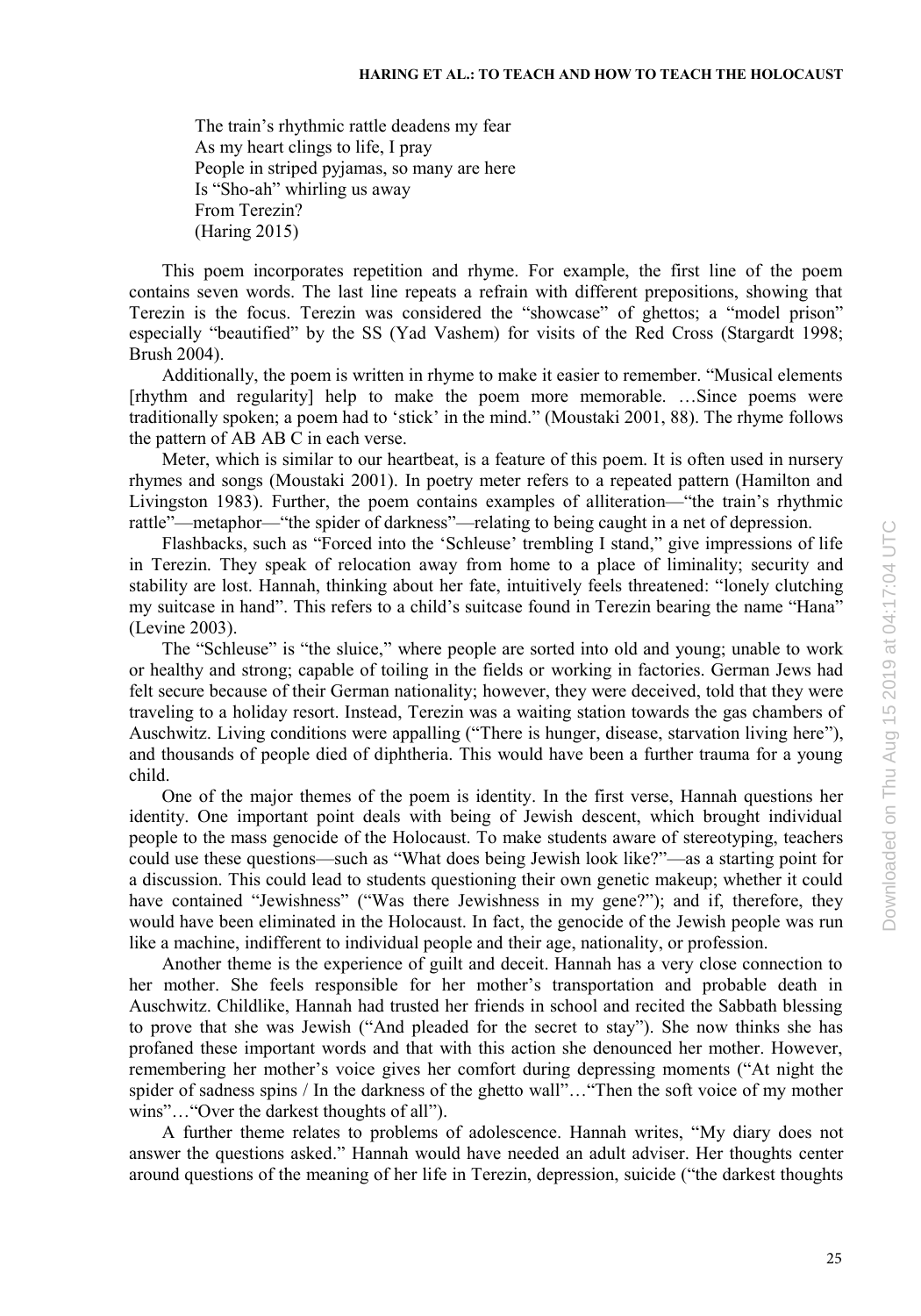#### **THE INTERNATIONAL JOURNAL OF HUMANITIES EDUCATION**

of all"), and her love of life (similar to Anne Frank). As a comfort, she is looking forward to the painting lessons of Friedl Dicker-Brandeis—a well-known artist and teacher who perished in Auschwitz together with her students (Leshnoff 2006)—where she can experience a "timeless state of flow" and feel free from the walls of Terezin.

Creative teachers can no doubt find other ways to utilize this poem in their teaching of the Holocaust. Overall, the poem adds to current resources and could be used with other multimedia resources.

## **Conclusion**

The authors of this article have attempted, through document analysis, to find answers to the why, when, and how to teach the Holocaust. It has been found that there are no definite answers. Most researchers agree that the Holocaust should be taught out of reverence for the six million Jewish people—adults and children—who lost their lives. Teachers can point out stereotypical thinking to students and how racist ideas can influence individuals and society; however, researchers advise against using the example of the Holocaust solely to teach moral and ethical issues. They conclude that children must be taught about other cultures and especially the Jewish culture in order to understand what happened, to be able to decide on appropriate ethical decisions. To achieve this objective, students must have gained some insight into human behaviour and reactions, and this begins during adolescence. To avoid trauma, teachers must be extremely careful about how they select material or present the Holocaust to the students in their care. It therefore needs to be carefully considered as to whether kindergarten or primary students should be taught about the Holocaust.

It is hoped that the poem presented here will start student discussions about many topics concerning the Holocaust. Future research could examine how poetry engages students' imagination and how effective this poem is in teaching students about the Holocaust. Suggestions for teaching, together with the poem itself, may help students to find some answers to this historical disaster.

## **REFERENCES**

Blatter, J., and S. Milton. 1981. *Art of the Holocaust*. New York: The Rutledge Press.

- Boon, H. J., and P. J. Pagliano. 2014. "Disaster Education in Australian Schools." *Australian Journal of Environmental Education* 30 (2): 187–97.
- Brush, B. L. 2004. "Nursing Care and Context in Theresienstadt." *Western Journal of Nursing Research* 26 (8): 860–71.
- Danks, C. 1996. "Using the Literature of Elie Wiesel and Selected Poetry to Teach the Holocaust in the Secondary School History Classroom." *The Social Studies* 87 (3): 101–05.

Dufty, N. 2014. "Opportunities for Disaster Resilience Learning in the Australian Curriculum." *Australian Journal of Emergency Management* 29 (1): 12–16.

Epstein, B. J., K. Andrews, M. Gray, and A. Maws. 2013. "Discussion Forum Inflicting Trauma: The Ethics of Writing and Teaching the Holocaust for Children." *A Journal of Culture and History* 19 (1): 101–20.

Frank, A. 1954. *The Diary of Anne Frank*. London: Pan.

Frankova, A., and E. Povolna, eds. 2011. *I Have Not Seen a Butterfly Around Here: Children's Drawings and Poems from Terezin*, 13th edition. The Jewish Museum in Prague.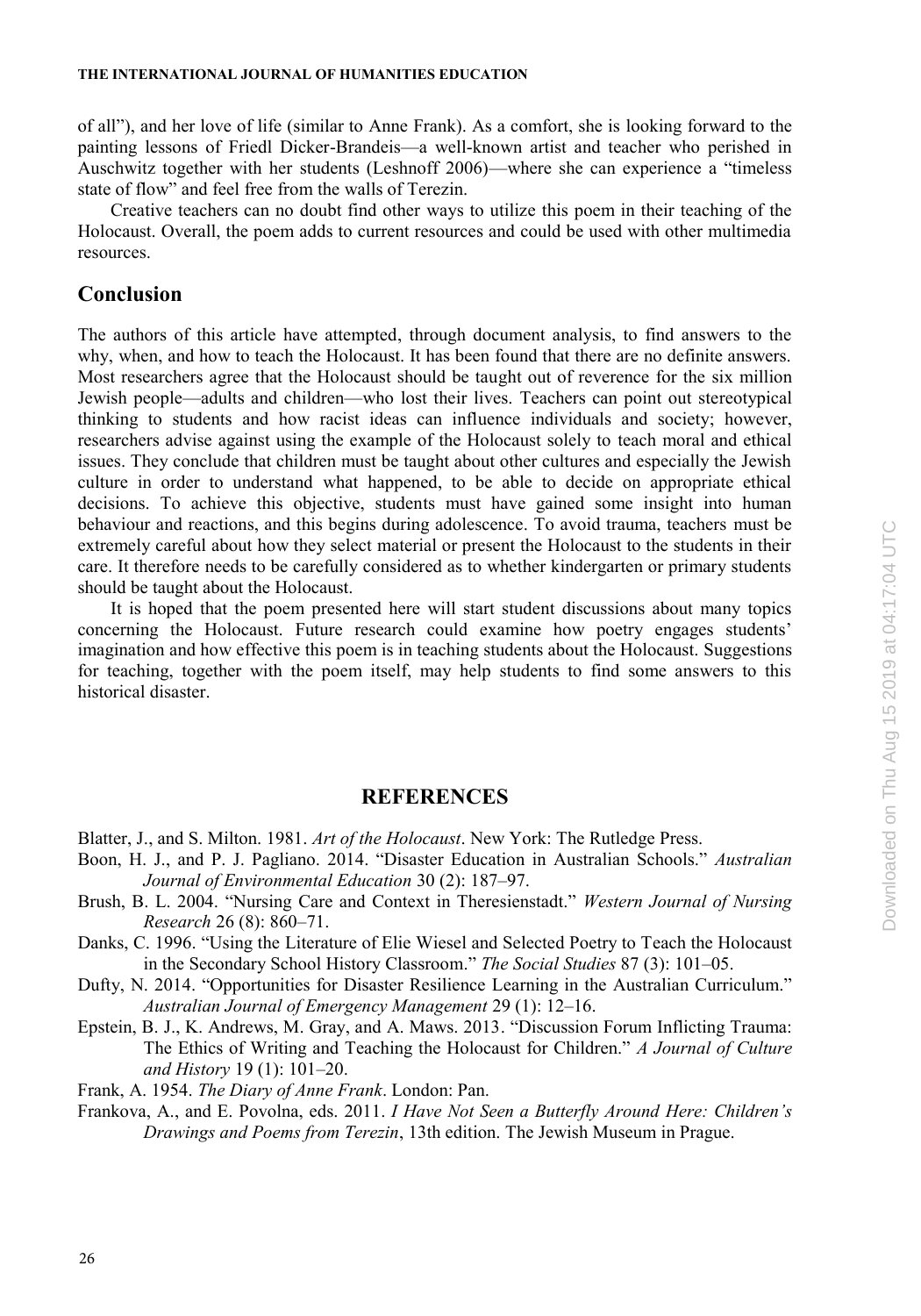- Fuhrmann, S., L. D. Stone, M. C. Casey, M. D. Curtis, A. L. Doyle, B. D. Earle, and S. M. Schermerhorn. 2008. "Teaching Disaster Preparedness in Geographic Education." *Journal of Geography* 107 (3): 112–20. doi:10.1080/00221340802458482.
- Hamilton, E., and J. Livingston. 1983. *Form and Feeling*. Melbourne, Australia: Longman Cheshire.
- Janowski, M. 2016. "Why Is Jewishness Matrilineal?" *Chabad.org*. Accessed June 2016. http://www.chabad.org/library/article\_cdo/aid/601092/jewish/Why-Is-Jewishness -Matrilineal.htm.
- Kane, D. R. 2010. "Never Forget: Teaching Our Children about the Holocaust." *Baltimore Jewish Times* 313 (7): 114–19.
- Keith, G. 2013. "Teaching the Holocaust in the Australian Curriculum." *Teaching History* 47 (4): 57–60.
- Kezelman, C., and P. Stavropoulos. 2012. "'The Last Frontier': Practice Guidelines for Treatment of Complex Trauma and Trauma Informed Care and Service Delivery." *Adults Surviving Child Abuse (ASCA).* www.asca.org.au.
- Kohlberg, L., and R. H. Hersh. 1977. "Moral Development: A Review of the Theory." *Theory into Practice* 16 (2): 53–59.
- Lander, A. 2013. "Why Teach the Holocaust?" *Teaching History* 47 (3): 10–12.
- Leshnoff, S. K. 2006. "Friedl Dicker-Brandeis, Art of Holocaust Children, and the Progressive Movement in Education." *Visual Arts Research* 32 (62): 92–100.
- Levine, K. 2003. *Hana's Suitcase: A True Story*. Toronto: Second Story Press.
- Moustaki, N. 2001. *The Complete Idiot's Guide to Writing Poetry*. Indianapolis: Alpha Books.
- Richardson, L. 2003. "Looking Jewish." *Qualitative Inquiry* 9 (5): 815–21. http://qix.sagepub.com/content/9/5/815.
- Rutland, S. D. 2010. "Creating Effective Holocaust Education Programmes for Government Schools with large Muslim Populations in Sydney." *Prospects* 40 (1): 75–91. doi:10.1007/s11125-010-9144-8.
- Salmons, P. 2003. "Teaching or Preaching? The Holocaust and Intercultural Education in the UK." *Intercultural Education* 14 (2): 139–49.
- Short, G. 2003. "Holocaust Education in the Primary School: Some Reflections on an Emergent Debate." *London Review of Education* 1 (2): 119–29.
- Sorin, R. 2003. "Reconceptualising Fear in young Children". *Journal of Australian Research in Early Childhood Education* 10 (1): 121–33.
- ———. 2004. *Understanding Children's Feelings: Emotional Literacy in Early Childhood.* Canberra, ACT, Australia: Early Childhood Australia.
- Stargardt, N. 1998. "Children's Art of the Holocaust." *Oxford Journals: Past & Present* 161 (1): 191–235.
- Sydney Jewish Museum. "Safely In, Safely Out' Philosophies of Holocaust Education." http://sydneyjewishmuseum.com.au/tag/teaching-the-holocaust.
- United States Holocaust Memorial Museum. "Resources for Educators." Teacher Resources— Centre for Education. https://www.ushmm.org/educators.
- Wilson, C., and B. B. Kahn. 2008. *"Using Poetry to Teach the Holocaust: Rationale and Strategies for the Middle Level Learner.*" Accessed November 2016. www.ncmle.org/journal/PDF/Feb08/Using-poetry.pdf.
- Wooding, S., and B. Raphael. 2004. "Special Report. Psychological Impact of Disasters and Terrorism on Children and Adolescents: Experiences from Australia." *Prehospital and Disaster Medicine* 19 (1): 10–20.
- Yad Vashem. 2016. "The Holocaust Resource Center. Lexicon A–Z." Accessed June 2016. http://www.yadvashem.org/odot\_pdf/Microsoft%20Word%20-%206038.pdf.
- Zak, Paul, J. 2013. "How Stories Change the Brain." http://greatergood.berkeley.edu/article /item/how stories change brain.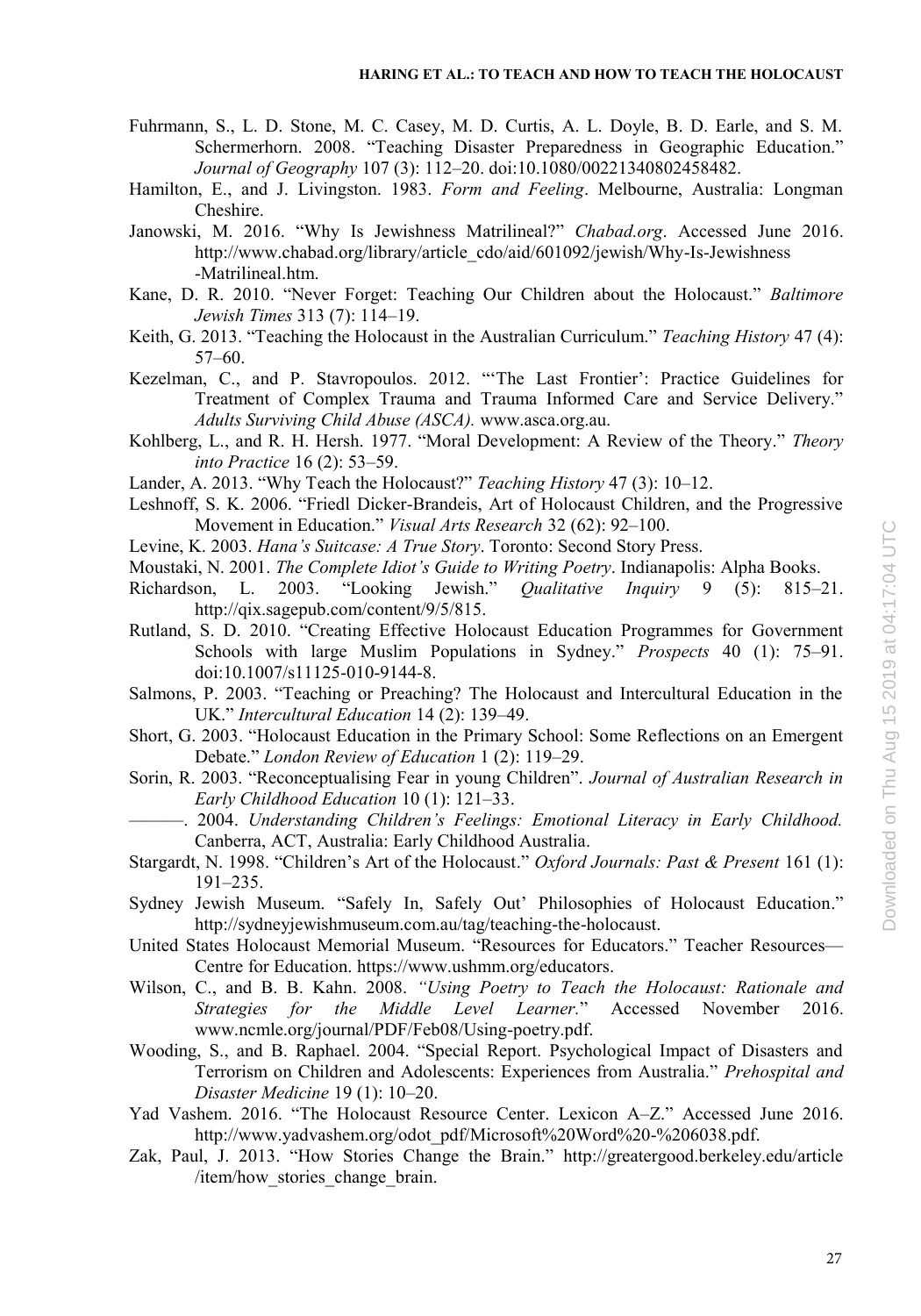Ziv, Y., D. Golden, and T. Goldberg. 2015. "Teaching Traumatic History to Young Children: The Case of Holocaust Studies in Israeli Kindergartens." *Early Education and Development* 26 (4): 520–33. doi:10.1080/1049289.2015.1000719.

## **ABOUT THE AUTHORS**

*Ute Haring:* PhD Candidate, College of Arts, Society, and Education, James Cook University, Cairns, Queensland, Australia

*Reesa Sorin:* Associate Professor and Coordinator of Early Childhood Education, College of Arts, Society, and Education, James Cook University, Cairns, Queensland, Australia

*Nerina Caltabiano:* Associate Professor, College of Healthcare Sciences, James Cook University, Cairns, Queensland, Australia